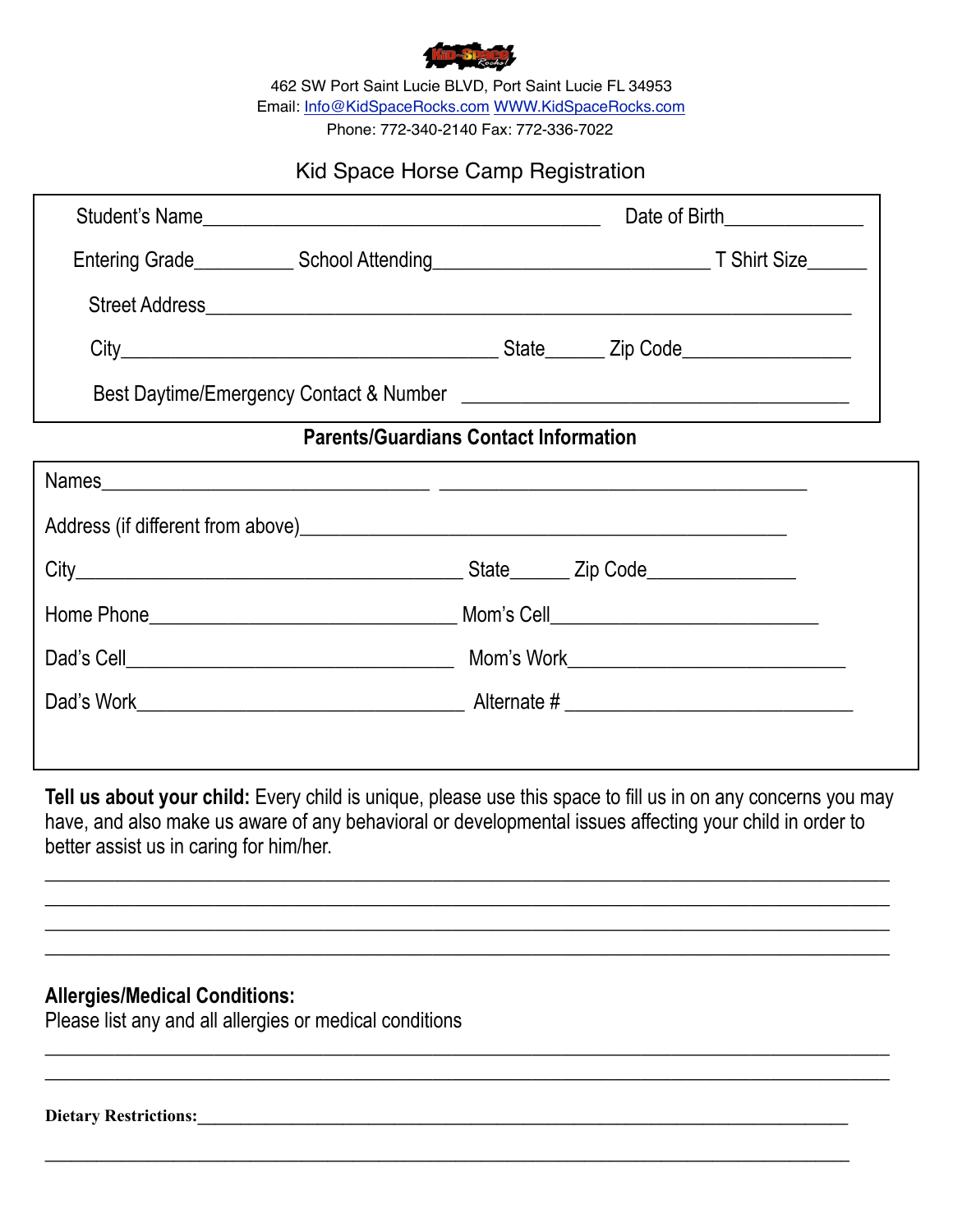| Name: 2008 2009 2012 2022 2023 2024 2022 2023 2024 2022 2023 2024 2022 2023 2024 2022 2023 2024 2022 2023 2024 | Phone: _______________________ |  |
|----------------------------------------------------------------------------------------------------------------|--------------------------------|--|
|                                                                                                                |                                |  |
|                                                                                                                |                                |  |
|                                                                                                                |                                |  |
|                                                                                                                |                                |  |
|                                                                                                                |                                |  |

# **Release For Pick Up**

Please name 3 people in addition to you or your spouse who may sign out your child from our center without prior written permission. These individuals will be allowed to remove your child from our care without contact from you, after showing a valid driver's license. (Id will be required)

| Name | Relationship to Child |
|------|-----------------------|
| Name | Relationship to Child |
| Name | Relationship to Child |

Please notify the Director in writing of any persons who are to have no contact with your child. Please include a copy of any **No Contact Order** per any court decision. This includes custody disputes.

By signing below, you state that that you have read and agree to the rules and conditions outlined in **the Kid Space Policies and Procedures**.

**Media Release:** 

**I understand that both still and video images may be taken of my child and may be used in advertising material or on Kid Space/ Sochin Martial arts websites, as well as posted to our Facebook page.** 

\_\_\_\_\_\_\_\_\_\_\_\_\_\_\_\_\_\_\_\_\_\_\_\_\_\_\_\_\_\_\_\_\_\_\_\_\_\_\_\_\_\_\_\_\_\_\_\_\_\_\_\_\_\_\_\_\_\_\_\_\_\_\_\_\_\_\_\_